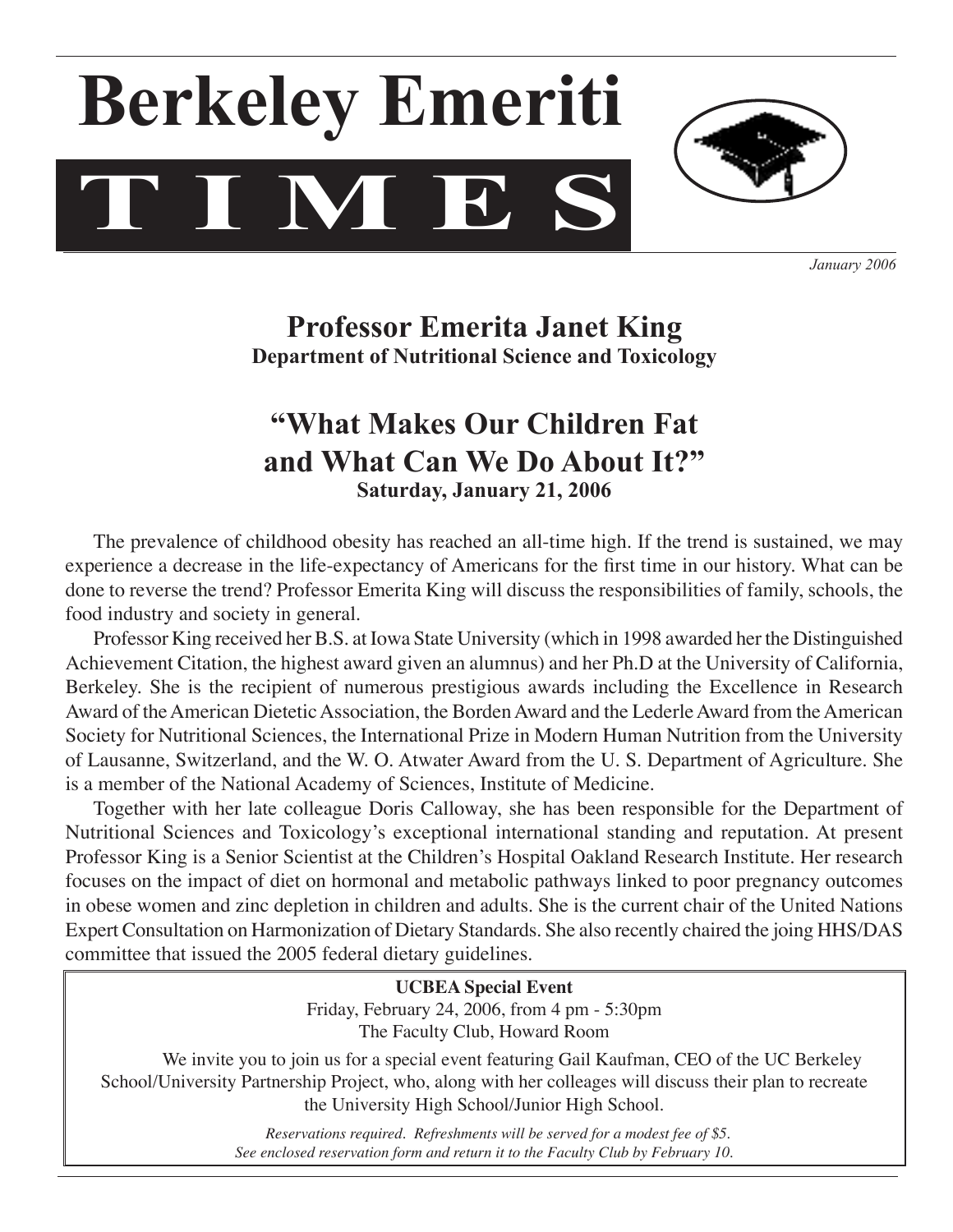#### *E. coli* **Cooks with Gas!**

### **UCB EMERITI ASSOCIATION EXECUTIVE COMMITTEE**

#### **2005-2006**

**President** Errol W. Mauchlan **First Vice President**

Richard Malkin

**Second Vice President** George Leitmann

**Treasurer**  Lawrence Grossman

**Secretary**  Stephen Diliberto

**Berkeley Emeriti Times Editor** Claude Babcock

> **Members at Large** Paul Mishkin Karl Pister Larry Waldron

**CUCEA Representative** Louise Taylor

**Stewards** Betty Carpenter Sue Cork Mary Dee Vermeulen

#### **Mailing Address**

UC Berkeley Emeriti Association 2 Boalt Hall, # 7200 Berkeley, CA 94720-7200

**UCB Retirement Center** Shelley Glazer, Executive Director Andre S. Porter, Administrative Specialist

| Office    | <b>UCB</b> Retirement Center<br>2 Boalt Hall, #7200<br>Berkeley, CA 94720-7200 |
|-----------|--------------------------------------------------------------------------------|
| Telephone | 510/642-5461                                                                   |
| Fax       | 510/643-1460                                                                   |
| Web site  | thecenter.berkeley.edu                                                         |
| Email     | emeriti@berkeley.edu                                                           |



Published before each meeting of the UC Berkeley Emeriti Association: To provide closer networking for members with meeting announcements, meeting reviews, executive committee actions, pertinent campus news, and to reach out to members who cannot attend the meetings. Editor: Claude Babcock Phone: 510/848-3368 Email: cbabcock@berkeley.edu

 At the UCBEA luncheon on Saturday, November 5, Professor Sidney Kustu of the Department of Plant and Microbial Biology gave a fascinating account of how she discovered gas channels through cell membranes.

 A principal focus of her studies has been the common bacterium of the human gut, *Escherichia coli,* a tiny self-replicating, much studied single-cell organism. Although it is the simplest of organisms, having only a single membrane separating its interior from the external environment, it has a genetic code for 4400 proteins, mostly enzymes. Professor Kustu compared our understanding of this organism to having all the disassembled parts of a clock without knowing how they are put together. She is a microbial physiologist who studies how the parts go together and has investigated a part that had been incorrectly characterized, the ammonium transport protein.

*E. coli* must transport its nutrients from an aqueous external environment across the oily membrane that confines the watery interior of the cell. Nitrogen is a nutrient needed in abundance because it is essential for proteins and nucleic acids. Nitrogen in the external medium that is taken up by the bacterial cell is in the form of ammonia (NH<sub>3</sub>) or ammonium (NH<sub>4</sub>+). Prior to the work reported here it was believed that the ammonium transport protein transported some form of the charged ammonium ion. This seemed plausible because when ammonia gas is dissolved in water, as in a household cleaner,  $NH<sub>4</sub>$ + ions greatly out-number the uncharged  $NH<sub>3</sub>$  molecules, and membrane proteins usually handle charged species. However, the transport protein piercing the oily membrane is really just an open channel that exactly fits ammonia gas (NH<sub>3</sub>) molecules and completely excludes water molecules. Inside the cell the ammonia is rapidly assimilated, preserving a very low ammonia level that maintains the concentration gradient to keep ammonia diffusing in. Professor Kustu showed a detailed diagram of the channel obtained by x-ray diffraction by Robert Stroud's group at UCSF. The high resolution of the image confirmed that it is indeed a gas channel.

 In 2000 it was reported that Rh protein was an ammonium transporter, but a search of the literature led Kustu to believe that it was a carbon dioxide transporter. Subsequent experiments using the green alga *Chlamydomonas*  confirmed that it is a  $CO<sub>2</sub>$  gas channel. The Rh protein is very abundant in human red blood cells and makes possible the required very rapid exit of CO<sub>2</sub> from these cells in the lung.

The influences of molecular biology, genetics and evolutionary science attend Professor Kustu's work, and her masterful use of them is impressive. Her work further confirms Jacques Monod's assertion (which she quoted): "If you understand the biology of *E. coli,* then you understand the biology of the elephant."

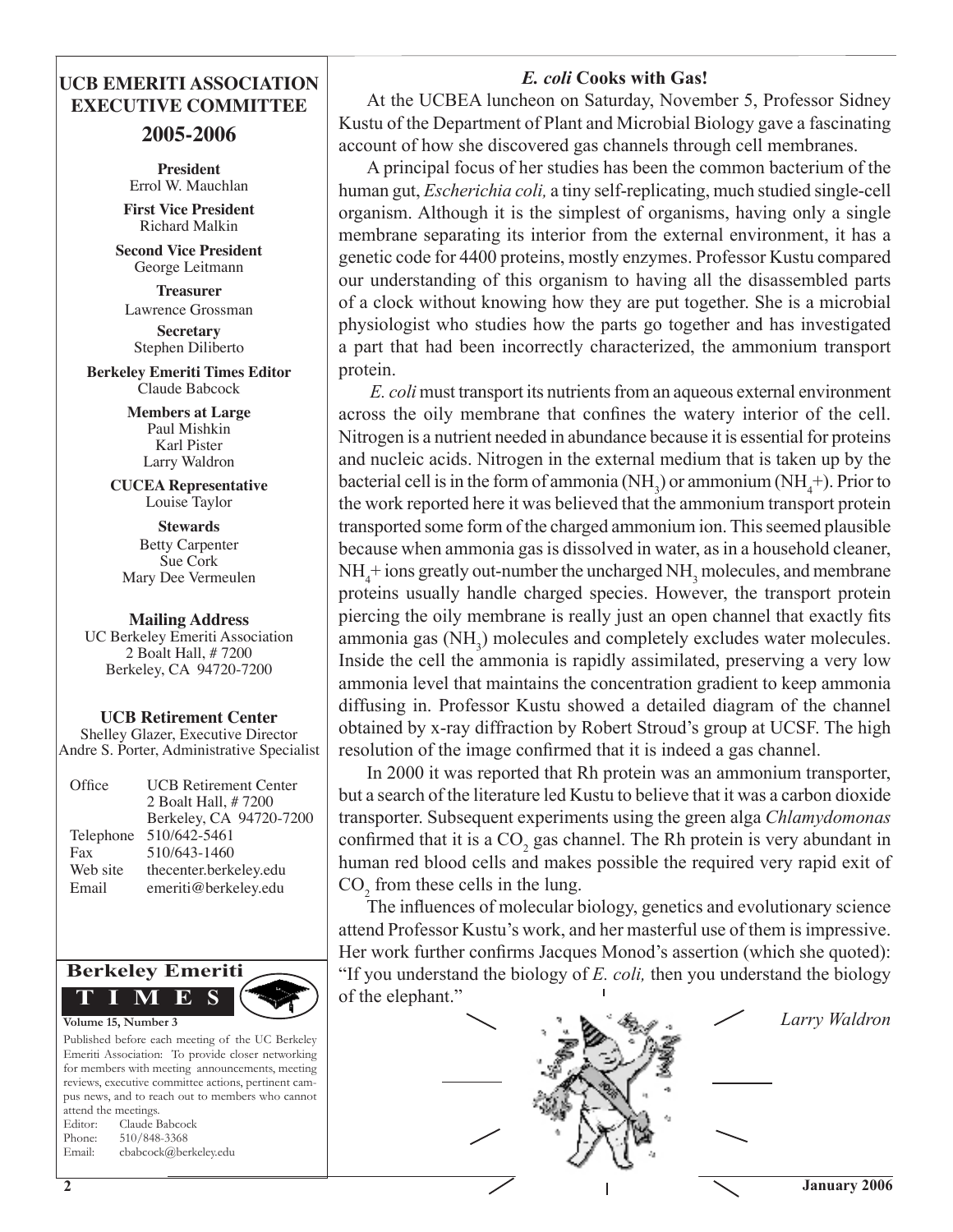#### **Meetings of Special Concern: CUCEA and UC Faculty Welfare**

 An annual joint meeting of the Council of UC Emeriti Associations (CUCEA) and the Council of UC Retirees Associations (CUCRA) was held with the President's Office (UCOP) this fall at UCSF. Those attending heard about retiree's health benefits, which are included in the UC budget and are not paid from UCRS. The cost is \$130 million per year in expenses for retirees and a total of \$850 million including active employees. This has become a big issue for UCOP. Accounting rules will require UC to recognize this expense as an accrued liability by 2007. At that time the expense is estimated at \$8 – 10 billion. We are often reminded that health benefits are not vested, and the cost of health insurance is rising. Members of the UC Berkeley Emeriti Association Board and CUCEA are watching these issues closely and will act as emeriti advocates.

The Treasurer's Office updated attendees on UCRS Investment performance. UC is paying Fidelity \$40/person to manage a portion of the UCRS funds and to administer the new FidelityNetBenefits system.

 In the afternoon CUCEA met and each campus Emeriti Association's reported on its activities. UC Davis has prepared an information booklet for emeritus faculty containing a number of useful policies, privileges, benefits and services extended to emeritus professors. Your UCBEA Board is considering production of a similar booklet. The UCI Emeriti Association offered flu shots for all retirees this fall. UCSB offers free parking to emeriti, and UCLA charges \$150 per year for parking. Berkeley will host the fall 2006 CUCEA meeting.

One last point worth mentioning in view of the *San Francisco Chronicle* articles, UCOP is expanding its UC Advocacy program ("UC for CaliforniaAlliance") aimed at addressing some of the University's current challenges. (When the program was described to us salaries were not yet a public issue.) The intent is to broaden support for UC through an electronic advocacy effort called "GetActive" at www.UCforCalifornia.org. Persons signing up for this program will be advised, via e-mail, on important issues and encouraged to contact their legislative representatives with a pre-drafted letter, which can be modified by the sender.

The November UC Faculty Welfare meeting was concerned primarily with issues on the future of UC Health Plans, Health Savings Accounts, and Medicare Part D. By now, everyone should be aware that with a UC health plan you do not sign up for Medicare Part D. The UC Health Plans are approved Medicare Rx plans, and if one were to sign up for Medicare Part D, the UC Health plan would be cancelled.

*Louise Taylor*

#### **Our 'Unsung Hero'**

#### **Dues Time Starts the Year**

We've learned that the Spring 2004 Undergraduate Experience Survey named Professor Emerita Paola Timiras as one of Berkeley's 'Unsung Heroes' – one of the 200 instructors or staff persons who have gone beyond the call of duty to provide undergraduates with help in academic or personal matters.

 More than 4,000 students submitted nominations chronicling extraordinary acts of kindness and dedication that had either rescued them from failure or personal tragedy, or had transformed their lives.

#### **UCTV's "Med Ed Hour"**

Interested in learning more about avian flu, Tourette's Syndrome, or the impact of domestic violence on children?UCTV's "MedEdHour" features a variety of programs aimed at persons interested in expanding their knowledge base on medical/health issues, or keeping current on research. The "Med Ed Hour" airs on Tuesday, Wednesday and Thursday from noon - 1 pm. Log on to www.uctv.tv/meded for a complete program schedule.

The dues are now \$15/year. Please make your check out to UCB Emeriti Association. If you wish to make any additional contribution, indicate this on your check (so the bookkeeper knows it is not for several years' dues).

 This newsletter shows two reasons why your dues are well spent. The first is that they help to support the administrative work that the Retirement Center provides to the Association. The second reason is the report by Louise Taylor (past president of UCBEA) of this year's joint meeting of CUCRA and CUCEA. One may describe these annual joint meetings as UC systemwide networking. These meetings have also provided critical information to UC emeriti and retirees so that they can effectively advocate for campus and systemwide benefits. This happy state of affairs will continue as long as UC is convinced the emeriti are really interested in their local organizations. The largest expense of each of these local organizations is their mailings to their members and sending an officer to these yearly meetings. Dues please. *Stephen Diliberto*